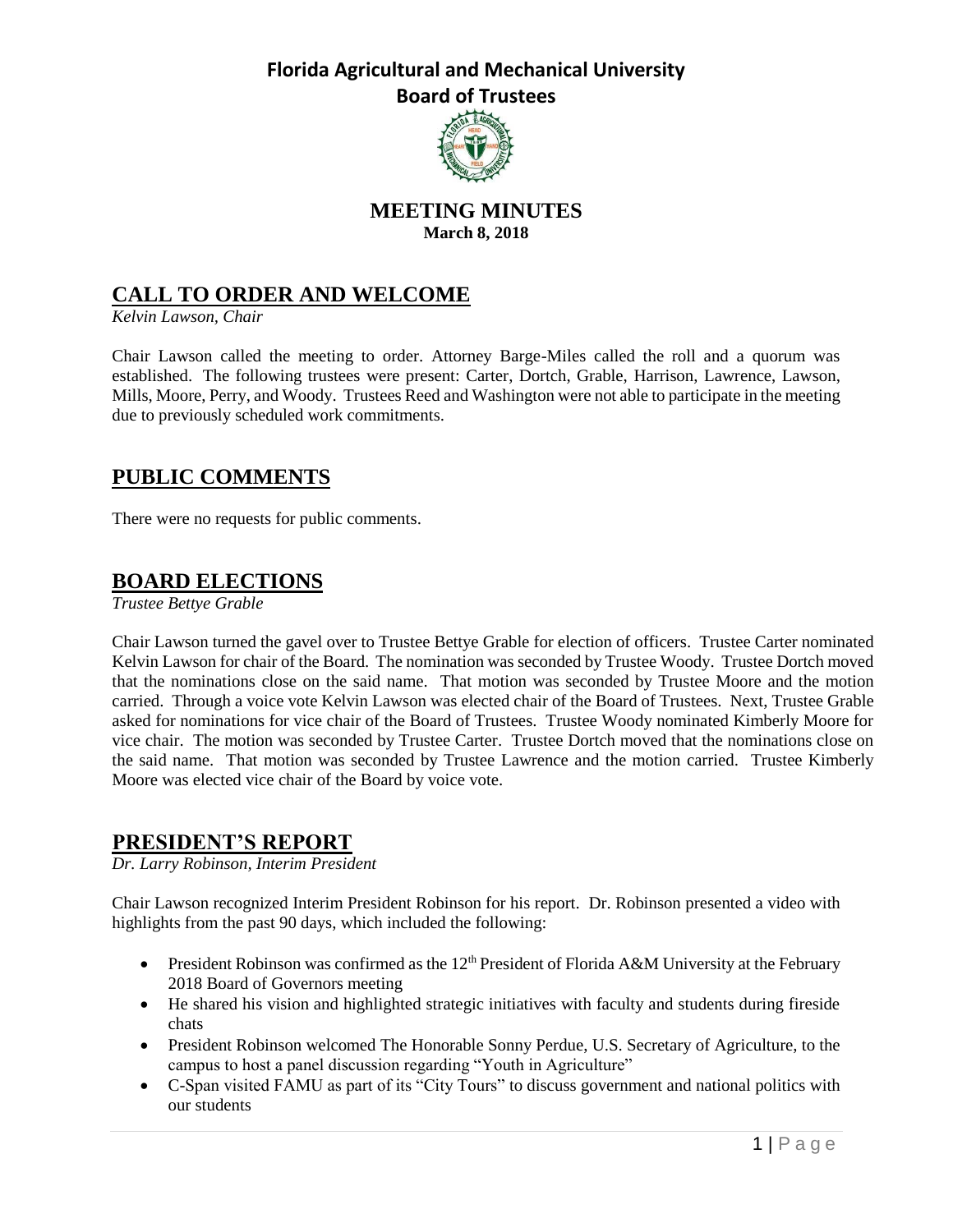

- Roland Martin featured FAMU as part of a three-school HBCU tour
- President Robinson shared that the University is responsible for educating minorities in Florida regarding health and quality of life issues surrounding the benefits of medical marijuana and the consequences of the unlawful usage of marijuana
- While in California for the Black College Expo, President Robinson also visited Facebook headquarters and Intel. FAMU is currently receiving more than \$500,000 from Intel as part of its effort to diversify its workforce
- President Robinson spearheaded a toy drive for children in the Tallahassee community. Over 400 toys and 50 bicycles/helmets were donated by faculty, administrators and staff
- FAMU welcomed Head Football Coach Willie Simmons and Athletic Director Dr. John Eason
- FAMU signed a Memorandum of Understanding with the KIPP Charter School in Jacksonville
- Four FAMU graduates were elected mayor for the first time:
	- o Keisha Lance Bottoms Atlanta, GA
	- o Melvin Carter St. Paul, MN
	- o Deana Ingraham, East Point, GA
	- o Booker Gainor, Cairo, GA
- The following individuals also visited the campus:
	- o Attorney Benjamin Crump ML King, Jr. Convocation speaker
	- o Bishop Vashti McKenzie Commencement Speaker
	- o Allstate Executive Chery Booker Harris Commencement Speaker
- FAMU hosted a special screening of the documentary "Tell Them We Are Rising", which features FAMU and other HBCU's
- President Robinson indicated that the Presidential Recruitment Tour will kick-off Friday, March 9, 2018 and conclude in Miami on March 12, 2018.

President Robinson's concluded his report with an update on the 2017 Work Plan goals, a scorecard on his annual goals and the University's status regarding the Performance Based Funding.

### **STANDING COMMITTEE REPORTS**

Chair Lawson next recognized the Committee chairs to present their respective reports.

### **Strategic Planning and Performance Measures**

*Trustee Harold Mills*

Trustee Mills reported that the Strategic Planning and Performance Measures Committee had two informational items:

- o Vice President Edington provided an update on the implementation of the Strategic Plan, which included an overview of the process to develop the Strategic Plan budget for year two and a presentation by Dr. Brenda Spencer on the Living-Learning Communities.
- o Vice President Edington provided an update on Performance Measures and the new leading indicator metrics that the University and board will use to monitor ongoing progress on the Performance Based Funding Metrics. As a follow-up to the metric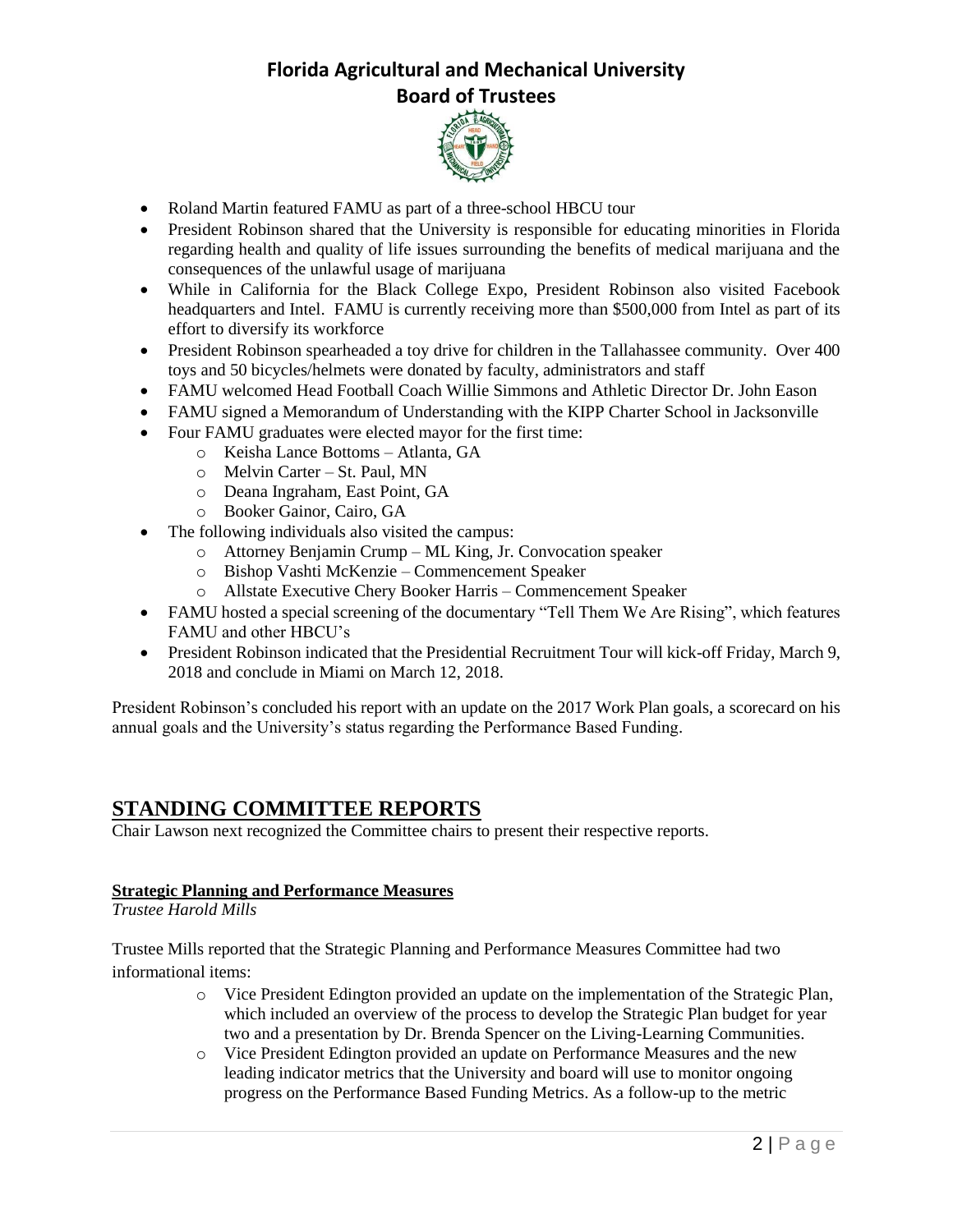

scorecards, the University will be developing online dashboards to track the University's performance.

### **Academic and Student Affairs**

*Trustee Matthew Carter, Chair*

Next, Chair Lawson recognized Trustee Carter for the Academic and Student Affairs Committee report. Trustee Carter stated that the Committee had four action items for approval.

- o Request for tenure upon appointment for Dean Henry Talley
- o Recommendations for sabbatical leave for the 2018 2019 academic year
- o Request for a Master of Science in Systems Engineering.
- o Revision of the Bylaws of the FAMU Research Foundation authorizing the Vice President for Academic Affairs to appoint two members to the Board of Directors of the Research Foundation from the University's tenured faculty.

Updates were provided on the following items:

- o The executive searches *(deans and directors)* being conducted by Greenwood Asher & Associates.
- o The Memorandum of Agreement for the management of FAMU-FSU College of Engineering.
- o Quality Enhancement Plan.
- o Hazing prevention initiatives.
- o The 2+2 program.

#### **Special Committee on Athletics**

*Kelvin Lawson, Chair*

Chair Lawson informed the Board that the Committee continues to monitor the deficit situation in Athletics. They will continue with their monthly updates to the BOG and its Inspector General. He will present a report to the Board of Governors at its next meeting. Chair Lawson said that the University is on-track regarding the commitment to repay the deficit. He indicated that a small deficit is projected for this year; however, in 2016/2017 Athletics finished in the black.

Chair Lawson recognized Mr. Tommy Mitchell, Executive Director of the FAMU Rattler Boosters, regarding its fund raising strategy. Mr. Mitchell reported that one strategy is the creation of a "Life Membership" for \$750.00. The Boosters also selected new board members, who were required to donate at least \$1,000 to the Athletic Department. The Boosters initiated a "Homecoming Campaign", which is an annual giving campaign designed to increase the amount of funds provided to Athletics. The goal is to recruit 10,000 graduates to give at least \$100.

#### **Budget, Finance and Facilities**

*Trustee Kimberly Moore, Chair*

Trustee Moore reported that the Budget, Finance and Facilities Committee had five (5) action items. Four were approved as presented. The housing plan required modification. There were 8 informational items,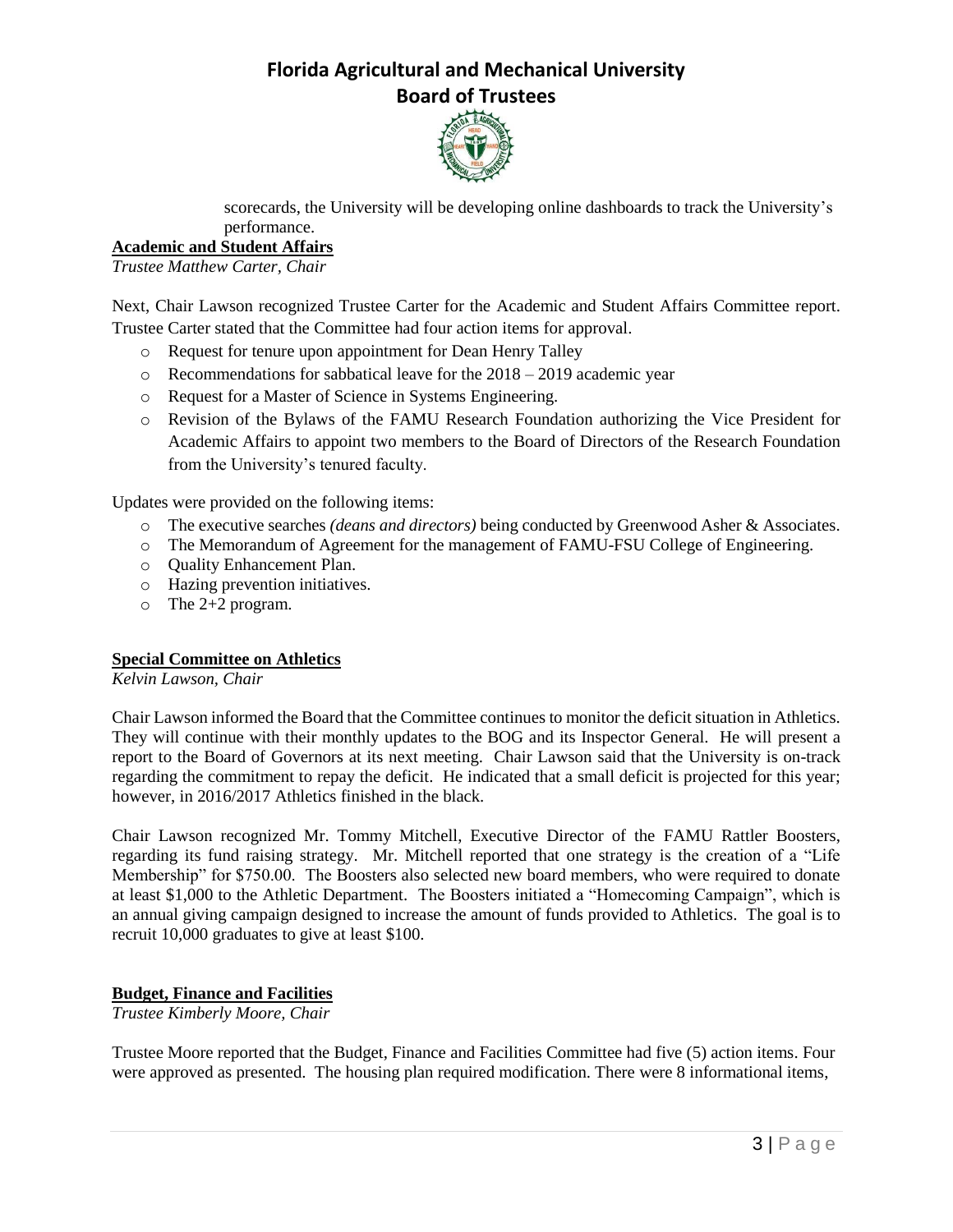

and four action items that were generated from discussions in the Committee meeting and will be addressed in an upcoming meeting.

#### **Direct Support Organizations**

*Trustee Thomas Dortch, Chair*

Chair Lawson recognized Trustee Dortch for the DSO Committee report. Trustee Dortch stated that Interim Vice President, Dr. Shawnta Friday-Stroud provided a snapshot regarding fundraising. She expressed a commitment to acquire adequate staffing and indicated that they are preparing for a capital campaign. The Committee recommended the decertification of the Rattler Booster, Inc. and the certification of the Florida A&M University Rattler Boosters, Inc. It also recommended approval of the budget for the Florida A&M University Rattler Boosters, Inc.

Trustee Dortch shared that President Robinson has attended several National Alumni Association activities. He said that the FAMU Foundation Board of Directors will meet May 24-25 in Orlando, FL, in conjunction with the FAMU NAA National Convention and that the endowment value stands at \$114M.

#### **Governance**

#### *Trustee Harold Mills*

Trustee Harold Mills reported that the Governance Committee is recommending that the Board only notice its meetings on the website. This is a cost savings for the University and is a more effective and efficient method of providing notice to the public. The Committee also discussed the self-evaluation tool. They stated that the committee would tweak the tool used last year. Trustee Mills indicated that this process is in line with the new SACSCOC standard regarding Board self-evaluation. Finally, President Robinson gave an update on the status of the University's governmental relations activities. He reported that HBCU Capital Finance Bill is on the Governor's desk, awaiting his signature.

#### **Special Committee on the College of Law**

*Trustee Belvin Perry, Chair*

Trustee Perry shared that the Special Committee on the College of Law held an on-site meeting at the College of Law in Orlando on February 22, 2018. He indicated that they met with Dean Pernell, who provided information regarding the PASS Project, which helps increase the Bar passage rate.

He stated that the Committee heard a presentation by the City of Orlando and the University of Central Florida regarding "Creative Village", an area that is located near the College of Law. Creative Village will house UCF and Valencia College downtown campuses and is expected to enroll 7,700 students. The campus is expected to open in August 2019. The committee recommended that the administration explore opportunities for FAMU to participate in this endeavor.

The Committee also met with faculty and students and they expressed concern regarding the well-being of the College of Law, safety, scholarships, the curriculum, and the College of Law Vision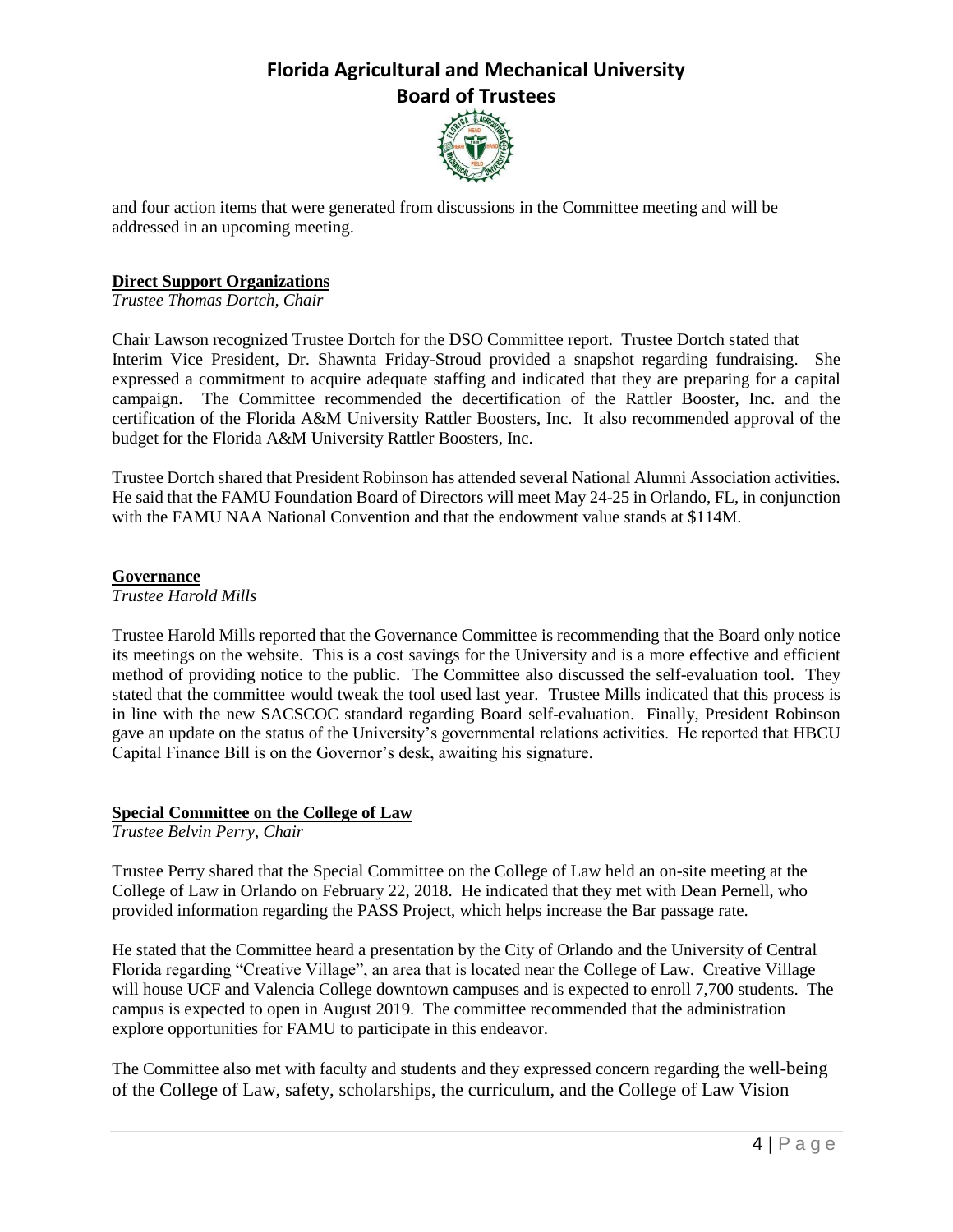

Trustee Perry ended his report by indicated that the College of Law has tremendous potential and could become the flagship program in Orlando. Chair Lawson asked Trustee Perry to meet with Dean Pernell and Provost Wright to address some of the opportunities identified and report back to the Board with next steps.

#### **Audit and Compliance**

*Trustee Belvin Perry, Vice Chair*

Trustee Perry reported that Vice President Givens gave an overview of the audit reports for the FAMU Foundation, the FAMU National Alumni Association and the Rattler Boosters. The Committee recommended approval of the reports.

## **CONSENT AGENDA**

Chair Lawson asked if there were any changes or if anything needed to be removed from the agenda. Chair Lawson then stated that the following should be added to the Consent Agenda - Trustee Perry will establish a team to come back to the Board with next steps regarding the College of Law. Chair Lawson asked for a motion to approve the Consent Agenda. It was moved for approval by Trustee Dortch and seconded by Trustee Carter and the motion carried. The consent agenda included the following items:

#### **Board of Trustees (BT)**

| BT1              | November 30, 2017 Minutes                                   |
|------------------|-------------------------------------------------------------|
| BT2              | January 18, 2018 Minutes                                    |
| BT3              | February 20, 2018 Minutes                                   |
| BT4              | Presidential Leadership Committee November 29, 2017 Minutes |
| BT <sub>5</sub>  | Presidential Leadership Committee January 11, 2018 Minutes  |
|                  | <b>Academic and Student Affairs Committee (ASA)</b>         |
| ASA1             | Tenure Upon Appointment – Dean Henry Talley                 |
| ASA2             | Sabbatical and Professional Development Leave Nominees      |
| ASA3             | Request for New Degree Program (M.S. – Systems Engineering) |
| ASA4             | Amendment to Bylaws of FAMU Research Foundation, Inc.       |
|                  | <b>Budget, Finance and Facilities Committee (BFF)</b>       |
| BFF1             | CASS Amendment #2 for Civil Package                         |
| BFF <sub>2</sub> | Draft Masterplan Update                                     |
| BFF3             | Housing Project Plan-Phase 1a                               |
| BFF4             | Food Service Vendor Next Steps Recommendation               |
| BFF5             | Amend FAMU Regulation 10.106                                |
|                  | <b>Direct Support Organizations Committee (DSO)</b>         |
| DSO1             | Decertification of (former) FAMU Rattler Boosters           |
| DSO <sub>2</sub> | Certification of (new) FAMU Rattler Boosters                |
| DSO <sub>3</sub> | Approval of Articles of Incorporation                       |
| DSO <sub>4</sub> | Approval of By-Laws                                         |
| DSO <sub>5</sub> | Acceptance of Rattler Boosters 2017-2018 Budget             |